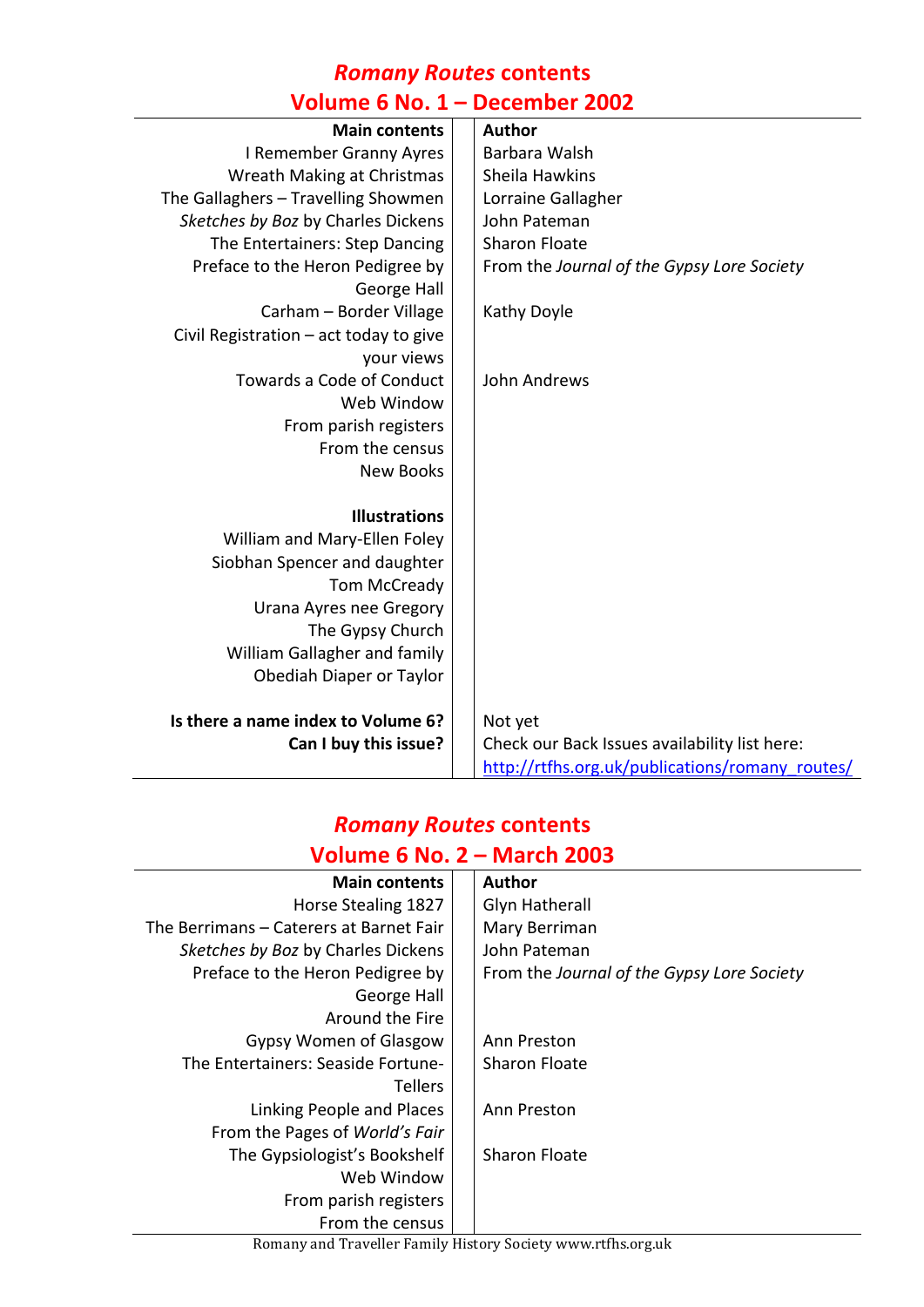| New Books                               |                                                 |
|-----------------------------------------|-------------------------------------------------|
|                                         |                                                 |
| <b>Illustrations</b>                    |                                                 |
| Rosaleen Spragg                         |                                                 |
| J Stephens, J Berryman, J Smith in 1908 |                                                 |
| An original sketch by Jim Hayward       |                                                 |
| Gypsy women of Glasgow                  |                                                 |
| Fortune Telling from the Robert         |                                                 |
| Dawson Romany Collection                |                                                 |
| Fortune Telling in Blackpool            |                                                 |
| Unidentified male                       |                                                 |
|                                         |                                                 |
| Is there a name index to Volume 6?      | Not yet                                         |
| Can I buy this issue?                   | Check our Back Issues availability list here:   |
|                                         | http://rtfhs.org.uk/publications/romany routes/ |

# *Romany Routes* **contents Volume 6 No. 3 – June 2003**

| <b>Main contents</b>                   |  | <b>Author</b>                                   |
|----------------------------------------|--|-------------------------------------------------|
| Chairman's Report                      |  |                                                 |
| The Great Card Index at the Society of |  | Pat Loveridge                                   |
| Genealogists                           |  |                                                 |
| From the Pages of World's Fair         |  |                                                 |
| Romany Museum Opens in Kent            |  |                                                 |
| Around the Fire - A Step Back in Time  |  | Jean Matthews                                   |
| Albert Doe 1869-1964                   |  | <b>Terry Doe</b>                                |
| The Death of the Horse Dealer's        |  | <b>Chris Hicks</b>                              |
| Daughter                               |  |                                                 |
| The Open Air                           |  | John Pateman                                    |
| <b>Fairies</b>                         |  | <b>Bob Dawson</b>                               |
| Wanted! Divine Inspiration             |  | Anthony J Murphy                                |
| From parish registers                  |  |                                                 |
| From the census                        |  |                                                 |
| <b>New Books</b>                       |  |                                                 |
|                                        |  |                                                 |
| <b>Illustrations</b>                   |  |                                                 |
| Albert Doe                             |  |                                                 |
| Golden, Romaine, Peter and Jean Hope   |  |                                                 |
| Golden Hope and friends                |  |                                                 |
| Cissie Butcher nee James and Ciss      |  |                                                 |
| Anderson nee White                     |  |                                                 |
|                                        |  |                                                 |
| Is there a name index to Volume 6?     |  | Not yet                                         |
| Can I buy this issue?                  |  | Check our Back Issues availability list here:   |
|                                        |  | http://rtfhs.org.uk/publications/romany_routes/ |

## *Romany Routes* **contents**

#### **Volume 6 No. 4 - September 2003**

**Main contents Author** 

Romany and Traveller Family History Society www.rtfhs.org.uk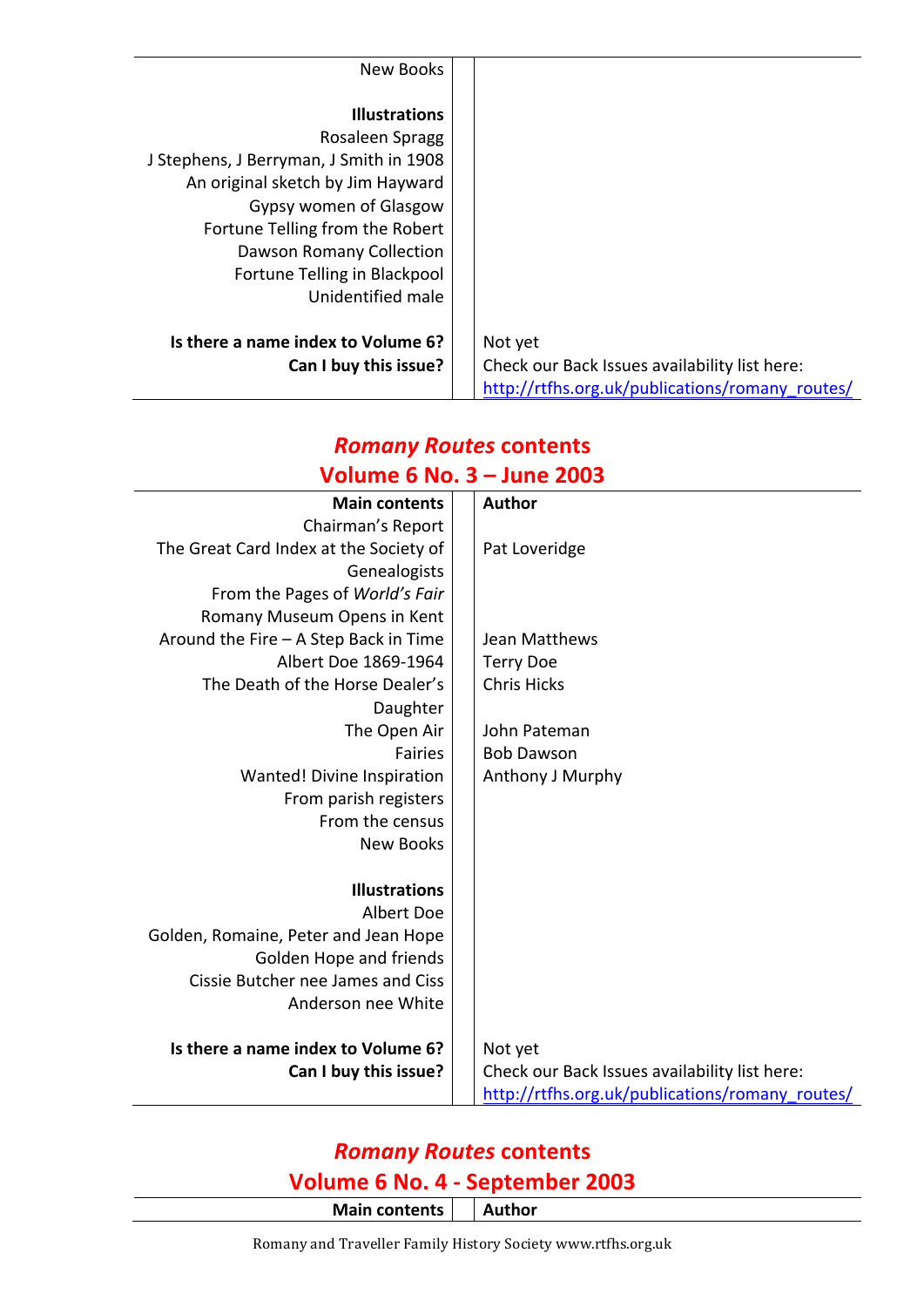| My Grandad - Tom Packman                     | Markus Jones                                    |
|----------------------------------------------|-------------------------------------------------|
| <b>Petham Court Session</b>                  | John Pateman                                    |
| The Hartlake Tragedy Memorial Service        |                                                 |
| <b>Strictly Fact or Partial Fabrication?</b> | <b>Stuart Hammond</b>                           |
| Did Your Ancestor Run Away With the          | <b>Phil Coles</b>                               |
| Circus?                                      |                                                 |
| The Bad Accident                             | D C H Cox                                       |
| Travellers in the Western Isles              | Kevin Doyle                                     |
| Extract from the Heron Pedigree              |                                                 |
| <b>Heavenly Bottom Revisited</b>             | Ian Orchard                                     |
| Sven Berlin - Paintings from Shave           |                                                 |
| Green 1953-1966                              |                                                 |
| Web Window                                   |                                                 |
| From Parish Registers                        |                                                 |
| From the Census                              |                                                 |
| New Books in Brief                           |                                                 |
|                                              |                                                 |
| <b>Illustrations</b>                         |                                                 |
| James Hammond                                |                                                 |
| Lena Penfold, Thomas Packman, Amy            |                                                 |
| Orchard, Henry Saunders                      |                                                 |
| James Hammond                                |                                                 |
| Hilda Hammond and family                     |                                                 |
| Albert Hammond                               |                                                 |
| Travellers on the common at                  |                                                 |
| Effingham, Surrey                            |                                                 |
| <b>Edward and Susan Sanders</b>              |                                                 |
|                                              |                                                 |
| Is there a name index to Volume 6?           | Not yet                                         |
| Can I buy this issue?                        | Check our Back Issues availability list here:   |
|                                              | http://rtfhs.org.uk/publications/romany routes/ |

#### *Romany Routes* **contents Volume 6 No. 5 – December 2003**

| <b>Main contents</b>                 | <b>Author</b>        |
|--------------------------------------|----------------------|
| October Open Day - Our Best Yet?     |                      |
| Around the Fire - Old Mark Ripley    | Barbara Walsh        |
| Game Trespass at Ruislip             |                      |
| From the book Gipsies of the New     |                      |
| Forest and Other Tales by Henry EJ   |                      |
| Gibbins - The Gipsy Queen's Funeral  |                      |
| The Hop Pickers' Memorial Service    | Anne Hughes          |
| Private Patrick Gallagher-           | Lorraine Gallagher   |
| Son of a Showman                     |                      |
| Sampson's Gypsies: the Travellers of | <b>Sharon Floate</b> |
| the North West                       |                      |
| <b>Forenames</b>                     | Robert Dawson        |
| <b>Walter Pateman Revisited</b>      | John Pateman         |
| Web Window                           |                      |
| From parish registers                |                      |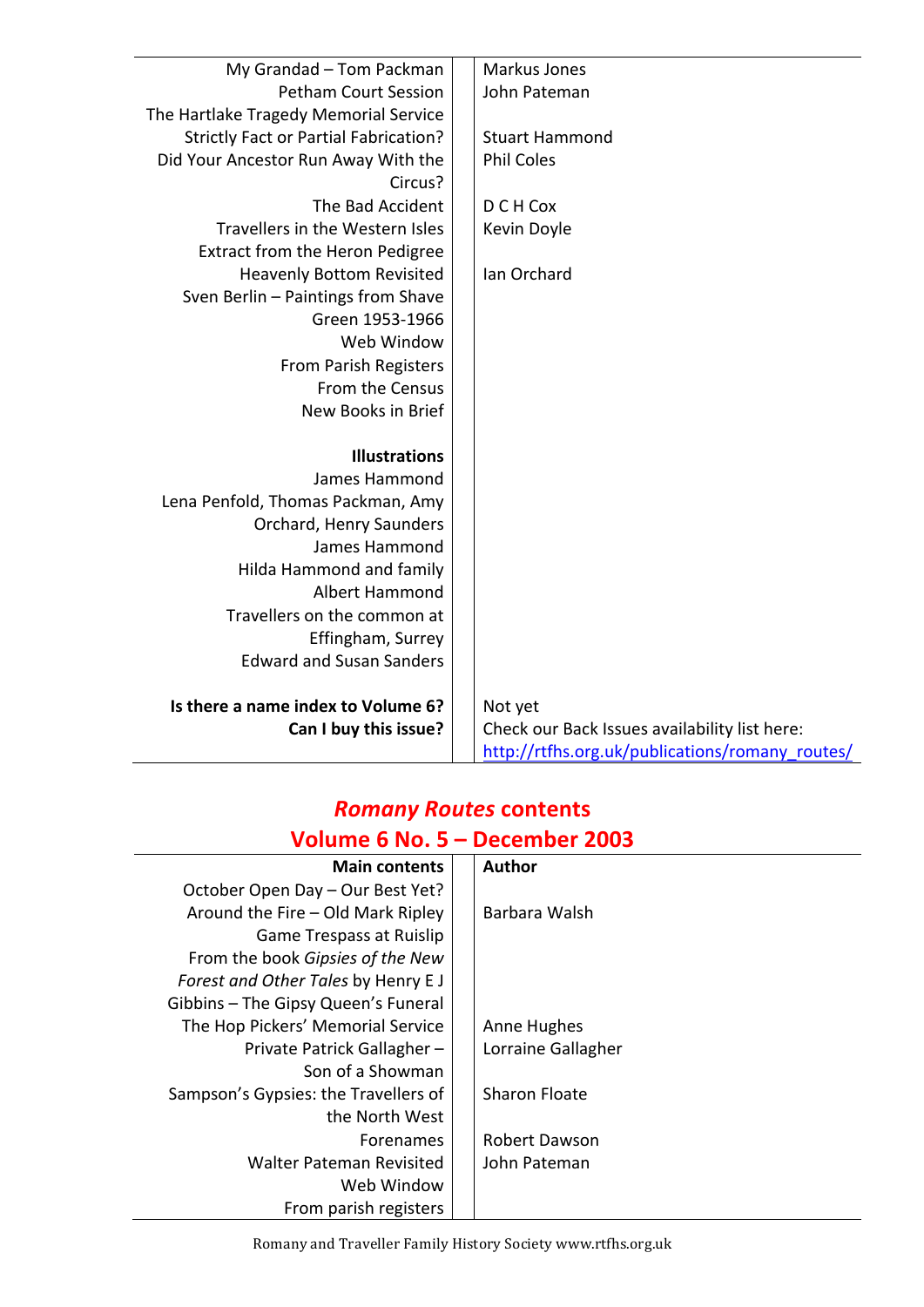| From the census                        |                                                 |
|----------------------------------------|-------------------------------------------------|
| <b>New Books</b>                       |                                                 |
|                                        |                                                 |
| <b>Illustrations</b>                   |                                                 |
| <b>Travellers on Tilburstow Common</b> |                                                 |
| Nettie Edwards                         |                                                 |
| <b>Peter Nice</b>                      |                                                 |
| The Hartlake Memorial                  |                                                 |
| A candle for each of the victims of    |                                                 |
| the Hartlake Disaster                  |                                                 |
| Henry and Caroline Smith               |                                                 |
| The grave of Private Patrick Gallagher |                                                 |
| Hop-pickers                            |                                                 |
|                                        |                                                 |
| Is there a name index to Volume 6?     | Not yet                                         |
| Can I buy this issue?                  | Check our Back Issues availability list here:   |
|                                        | http://rtfhs.org.uk/publications/romany routes/ |

# *Romany Routes* **contents**

|  | Volume 6 No. $6 -$ March 2004 |  |
|--|-------------------------------|--|
|  |                               |  |

| <b>Main contents</b>                    | <b>Author</b>                |
|-----------------------------------------|------------------------------|
| Mordecai Boswell                        |                              |
| Further Guides to Finding your          | <b>Gillian Capon-Browing</b> |
| Ancestors                               |                              |
| Daring Gang of Gypsies                  | From Ann Preston             |
| Ellen Ward nee Boswell                  | Pat Geraghty                 |
| The Heron Pedigree                      |                              |
| Billy Marshall - King of the Tinkler    | Kevin Doyle                  |
| Gypsies                                 |                              |
| The Proceedings of the Old Bailey       | John Pateman                 |
| Sampson's Gypsies: the Travellers of    | <b>Sharon Floate</b>         |
| the North West                          |                              |
| Plenty of Scrap Metal and Friendly Chat | David Rose                   |
| too                                     |                              |
| Rudyard Kipling: Did he meet my Folki   | Jim Beaney                   |
| The Inquest of Jeremiah Taylor          | From Laurie Taylor           |
| Web Window                              |                              |
| From parish registers                   |                              |
| From the census                         |                              |
| <b>New Books</b>                        |                              |
|                                         |                              |
|                                         |                              |
| <b>Illustrations</b>                    |                              |
| A knife-grinder – from the Robert       |                              |
| Dawson Romany Collection                |                              |
| Thomas and Harriet Orchard nee          |                              |
| Penfold and Ian Orchard                 |                              |
| Ellen Ward nee Boswell and family       |                              |
| Charlie and Elizabeth Matthews          |                              |
| Charlie Matthews with George Sharp      |                              |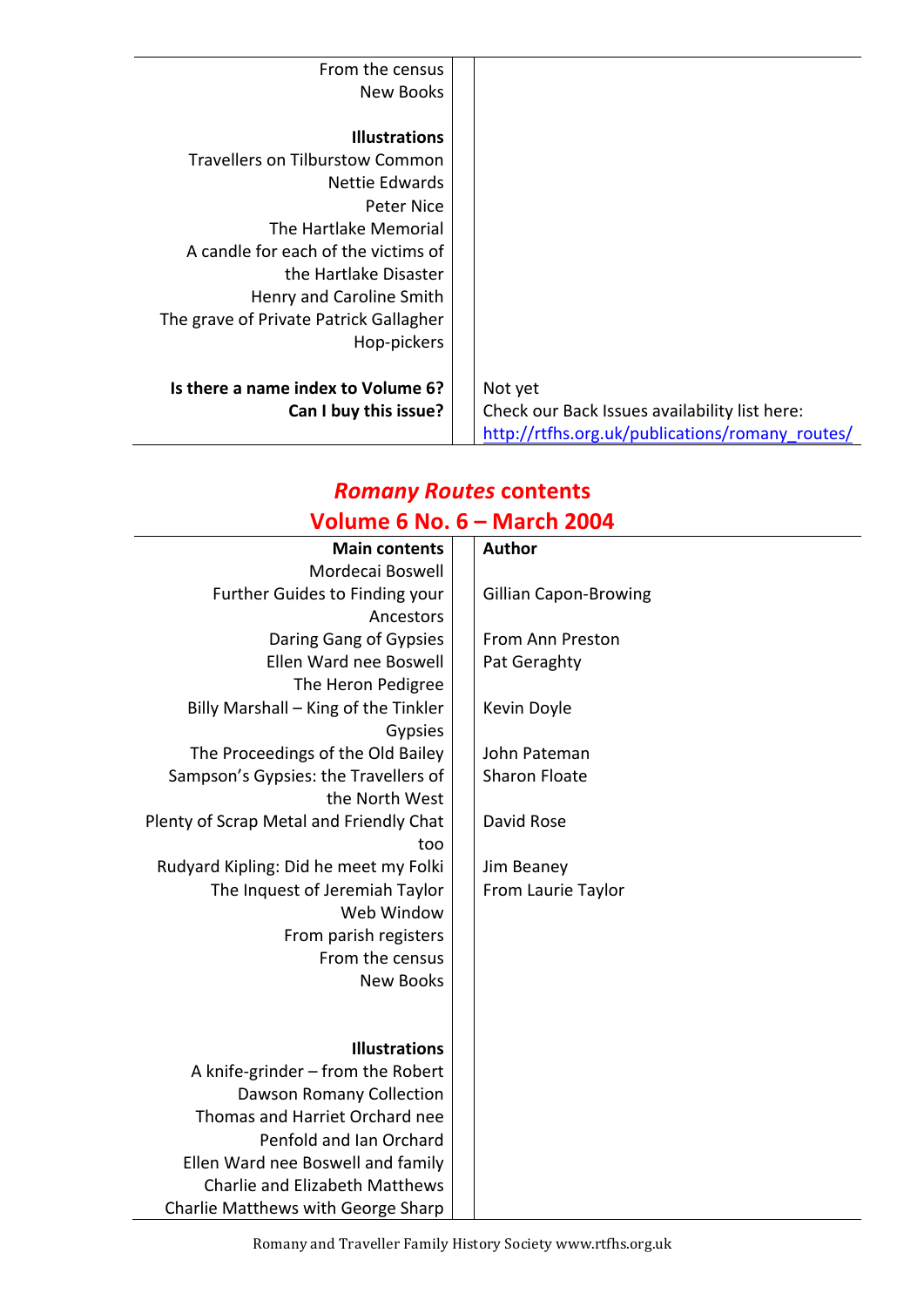| Inside the yard at Stoughton Road, |                                                 |
|------------------------------------|-------------------------------------------------|
| Guildford                          |                                                 |
| Eileen, Elizabeth (nee Hayes) and  |                                                 |
| <b>Phoebe Matthews</b>             |                                                 |
| Albert and Mary Matthews           |                                                 |
|                                    |                                                 |
| Is there a name index to Volume 6? | Not yet                                         |
| Can I buy this issue?              | Check our Back Issues availability list here:   |
|                                    | http://rtfhs.org.uk/publications/romany routes/ |

# *Romany Routes* **contents**

# **Volume 6 No. 7 – June 2004**

| <b>Main contents</b>                    | <b>Author</b>        |
|-----------------------------------------|----------------------|
| Footprints in the Fowl House            |                      |
| Lelant vicar jails Cinderella           | <b>Maxwell Adams</b> |
| The Marshalls of Kilmaurs               |                      |
| Jack Loveland - The Cycling             |                      |
| Photographer                            |                      |
| It was my family after all              | Elizabeth Isaac      |
| Barnaby Rudge - Travellers in the       |                      |
| <b>World of Charles Dickens</b>         |                      |
| First Memories of a Child at            | Kathleen Baker       |
| Epsom Races                             |                      |
| A Boswell Baby                          | Jean Cave            |
| Conference 2004: Gordon Boswell         |                      |
| Romany Museum, Spalding                 |                      |
| From the RTFHS President                |                      |
| Chairman's Report                       |                      |
| Web Window                              |                      |
| From parish registers                   |                      |
| From the census                         |                      |
| New Book                                |                      |
|                                         |                      |
| <b>Illustrations</b>                    |                      |
| Unknown Gypsy at Addington,             |                      |
| Whitsun 1936                            |                      |
| Gordon Boswell Junior with              |                      |
| a waggon horse                          |                      |
| Kilmaurs Marshalls' spoonmaking         |                      |
| tooling                                 |                      |
| RTFHS members at the Gordon Boswell     |                      |
| <b>Romany Museum</b>                    |                      |
| Jack Loveland                           |                      |
| <b>New Forest Gypsies</b>               |                      |
| Smalls, Silmans and Holmes              |                      |
| Kathleen, Ellen, Tilly, Jimmy and Ellen |                      |
| <b>Baker snr with Elsie Clark</b>       |                      |
| Meeting up with old friends at          |                      |
| Conference 2004                         |                      |
| A Boswell baby                          |                      |